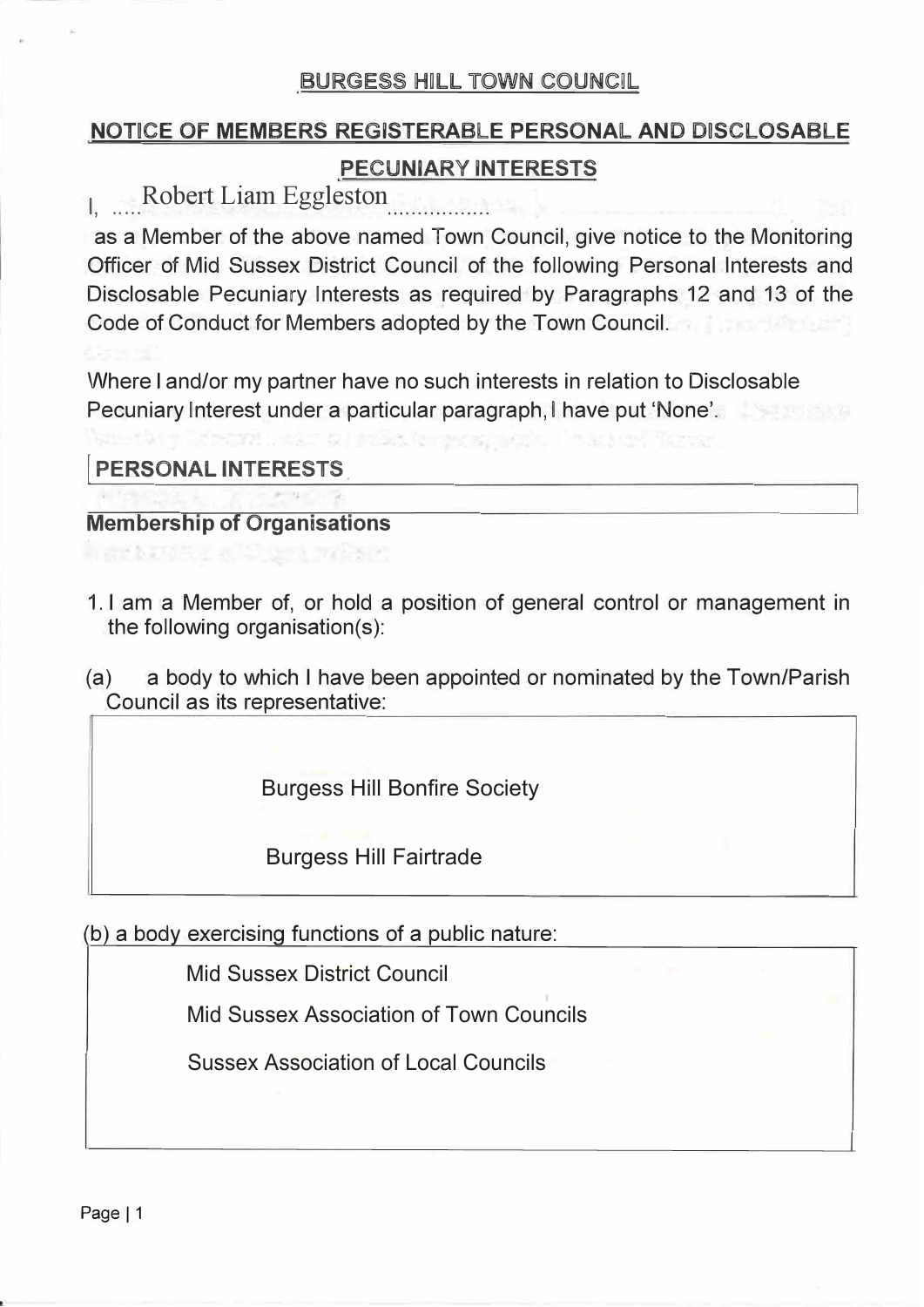(c) a body directed to charitable purposes:

Burgess Hill Fairtrade (Chair & Trust) AFPA Trust (Trustee & Company Secretary Beehive Trust (Trustee)

Burgess Hill Community Partnership CIC (Director) Sheddingdean Baptist Church (Member)

(d) a body whose principal purposes include the influence of public opinion or policy, including any political party or Trade Union:

> Mid Sussex Liberal Democrats Association of Liberal Democrat **Campaigners**

# **Gifts and Hospitality**

2. I declare the name of all person(s) from whom I have received a gift or hospitality with an estimated value of at least £40, below:

**None**

# **I DISCLOSABLE PECUNIARY INTERESTS**

*Section 30 of the Loca/ism Act 2011 defines personal interests that are also Disclosable Pecuniary Interests. You are required to disclose your own Disclosable Pecuniary Interests as well as any Disclosable Pecuniary Interests of your spouse or civil partner or anyone you live*  with or are in a relationship akin to a spouse or civil partner *(collectively called "your partner'? which are known to you.*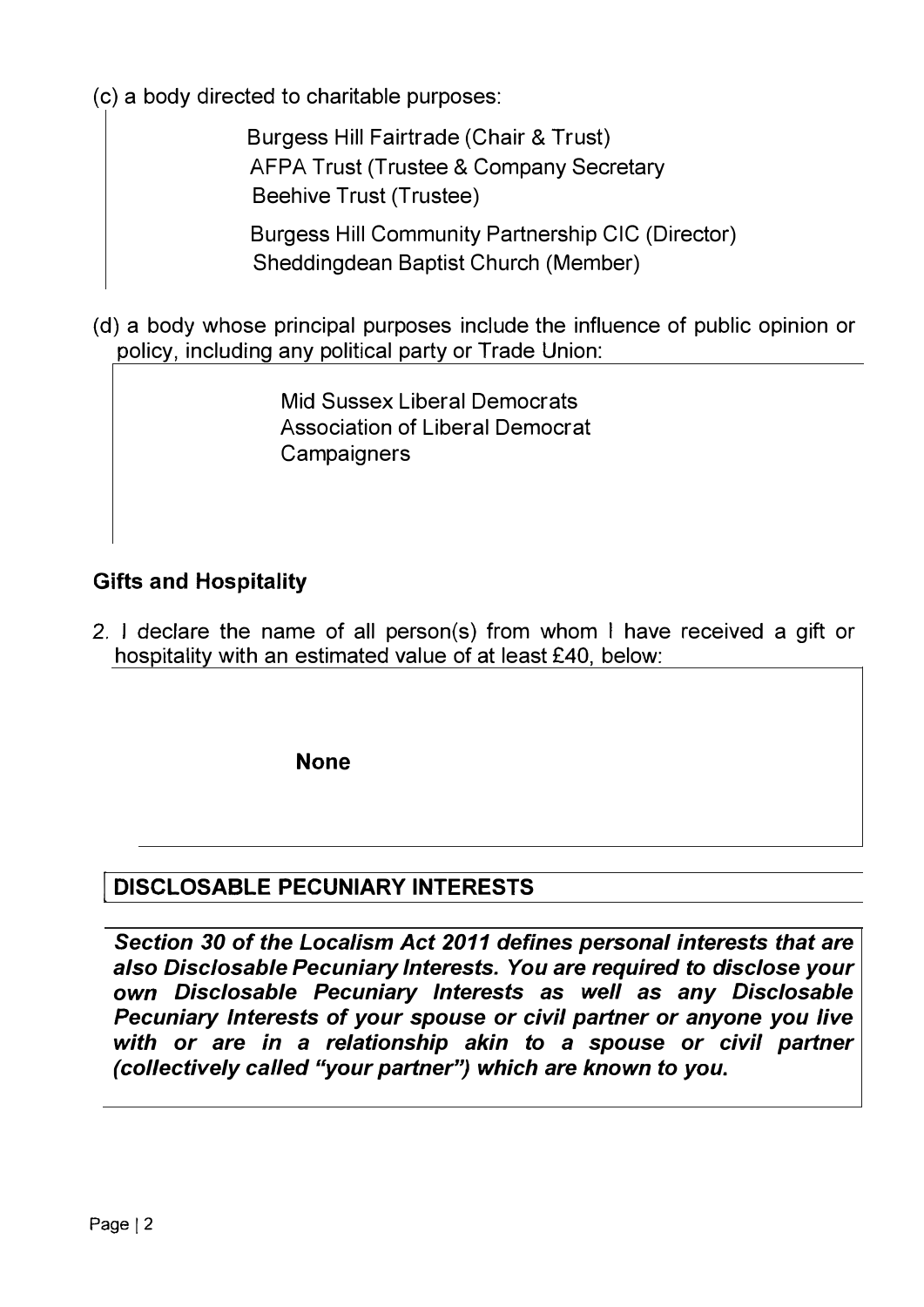**Employment, Office, Trade, Profession or Vocation carried on for Profit or Gain** 

1.�--------------------------� *You should give a brief description of the type of activity carried on, for example accountant, teacher etc.*

*You should show every employment, office trade or profession for which you or your partner receives a wage or salary. You are not required to declare what income you receive but must give the name and full address of you and your partners' employer or any firm of which you have* a *controlling influence (such as a business partnership or a remunerated director).*

*If you are employed by a public authority of any sort, your employer will be the authority. In the case of a teacher in* a *maintained school that will be the local education authority. In the case of an aided school, the school's governing body.*

a) Employment or business carried on by me and/or mv partner;

*Director and Company Solicitor*

Commercial Consultant

### b) Name of the person(s) or body(s) who employs or has appointed me and/or mv partner;

| As of 4th March 2022 - Company director of the following companies |                                              |  |  |
|--------------------------------------------------------------------|----------------------------------------------|--|--|
| Maxxia Limited                                                     |                                              |  |  |
| Maxxia Finance Limited                                             | Also sole trader at Galanthus Consulting     |  |  |
| Maxxia (UK) Limited                                                | (provides commercial, financial structuring, |  |  |
| <b>CLM Fleet Management Plc</b>                                    | legal services to the asset finance, finance |  |  |
| Total Vehicle Management Limited                                   | intermediary and technolgy sector)           |  |  |
| Corporate Vehicle Rentals Limited                                  |                                              |  |  |
| Anglo Scottish Asset Finance Limited                               |                                              |  |  |
| The Car House Milton Keynes Limited                                |                                              |  |  |
| Capex Asset Finance Limited                                        |                                              |  |  |
|                                                                    |                                              |  |  |
|                                                                    |                                              |  |  |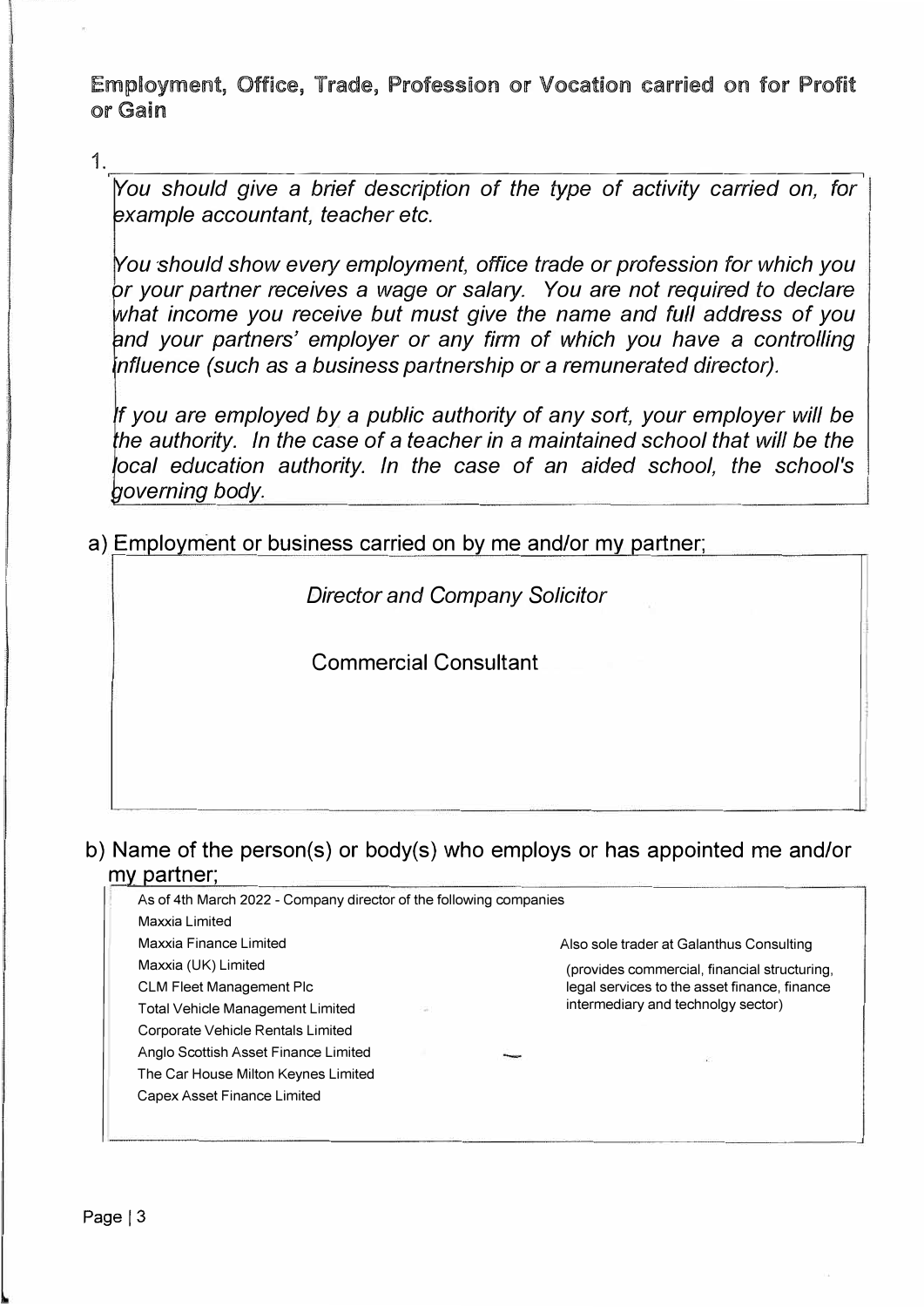**Payments to or Sponsorship of me and/ or my partner {other than those received from the Town/Parish Council)** 

2. The name of any person who has made a payment, sponsored or provided any other financial benefit to me and/or my partner in respect of my election or any expenses incurred by me in carrying out my duties as a Member (e.g. a trade union or political party).

Mid Sussex Liberal Democrats

#### **Shares in Local Companies**

3.The name of any person(s) or corporate body(s) which has a place of business or land in the Town/Parish Council's area, to which I and/or my partner have a beneficial interest in a class of securities of that person(s) or body(s) that exceeds the nominal value of £25,000.00 or 100<sup>th</sup> of the total issued share capital of that body (whichever is the lower).

| <b>Your Details</b>          |      |  |
|------------------------------|------|--|
|                              |      |  |
|                              | None |  |
|                              |      |  |
| <b>Your Partners Details</b> |      |  |
|                              |      |  |

NONG

# **Contracts with the Town/Parish Council**

4. A description (including the nature and length) of any contract for goods, services or works made between the Town/Parish Council and:-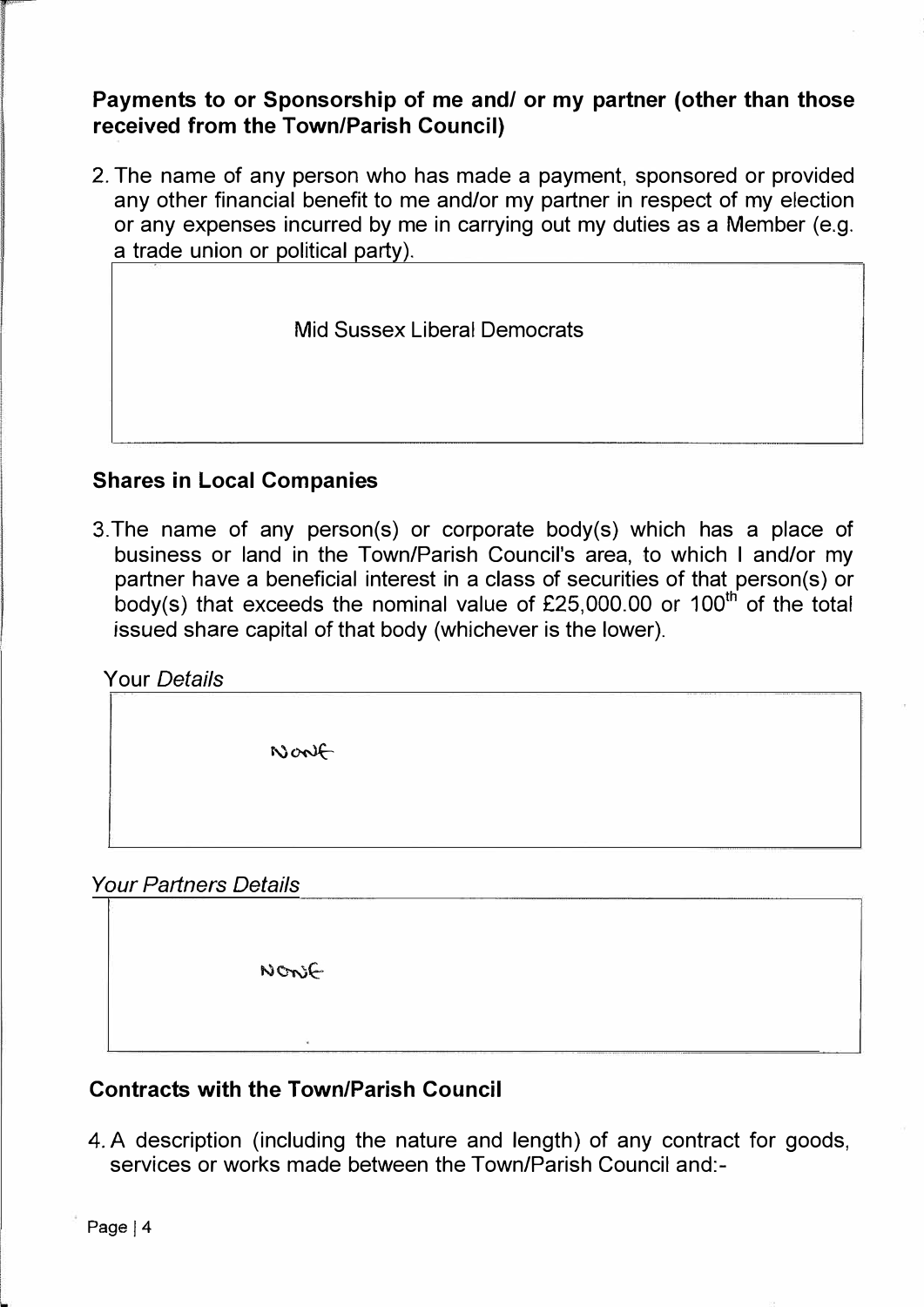

# Land in the Town /Parish Council's area

5. You should list any land in which you and/or your partner have a beneficial interest and which is in the area of the Town/Parish Council. Beneficial interest includes a freehold or leasehold or a short tenancy held either on your own or jointly with one or other people. You should give the address or a brief description to identify the property and if you live in the area of the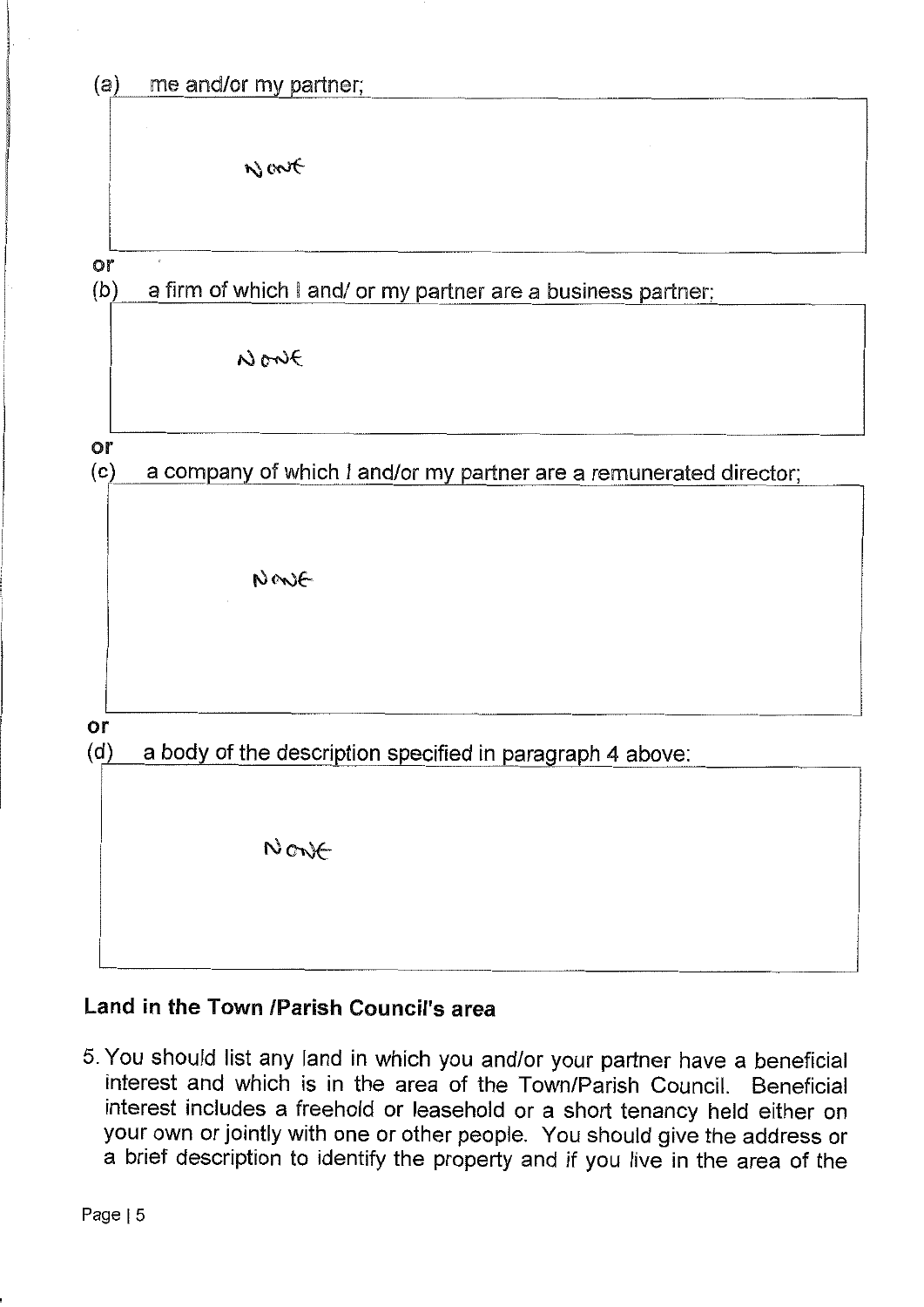Town/Parish you should include your home and indicate whether you are the owner, the lessee or a tenant. You should declare any property, in the area of the Town/Parish Council from which you receive rent or on which you have lent money by way of mortgage.

Land within the Town/Parish I and/or my partner have a beneficial interest in:

#### Land let by the Town/Parish Council. (Corporate Tenancies)

- 6. The address or other description (sufficient to identify the location) of any land where the landlord is the Town/Parish Council and the tenant is:
- a firm of which I and/or my partner has a beneficial interest;  $(a)$

Nont

or

a company of which I and/or my partner are a remunerated director;  $(b)$ 

Nont

or